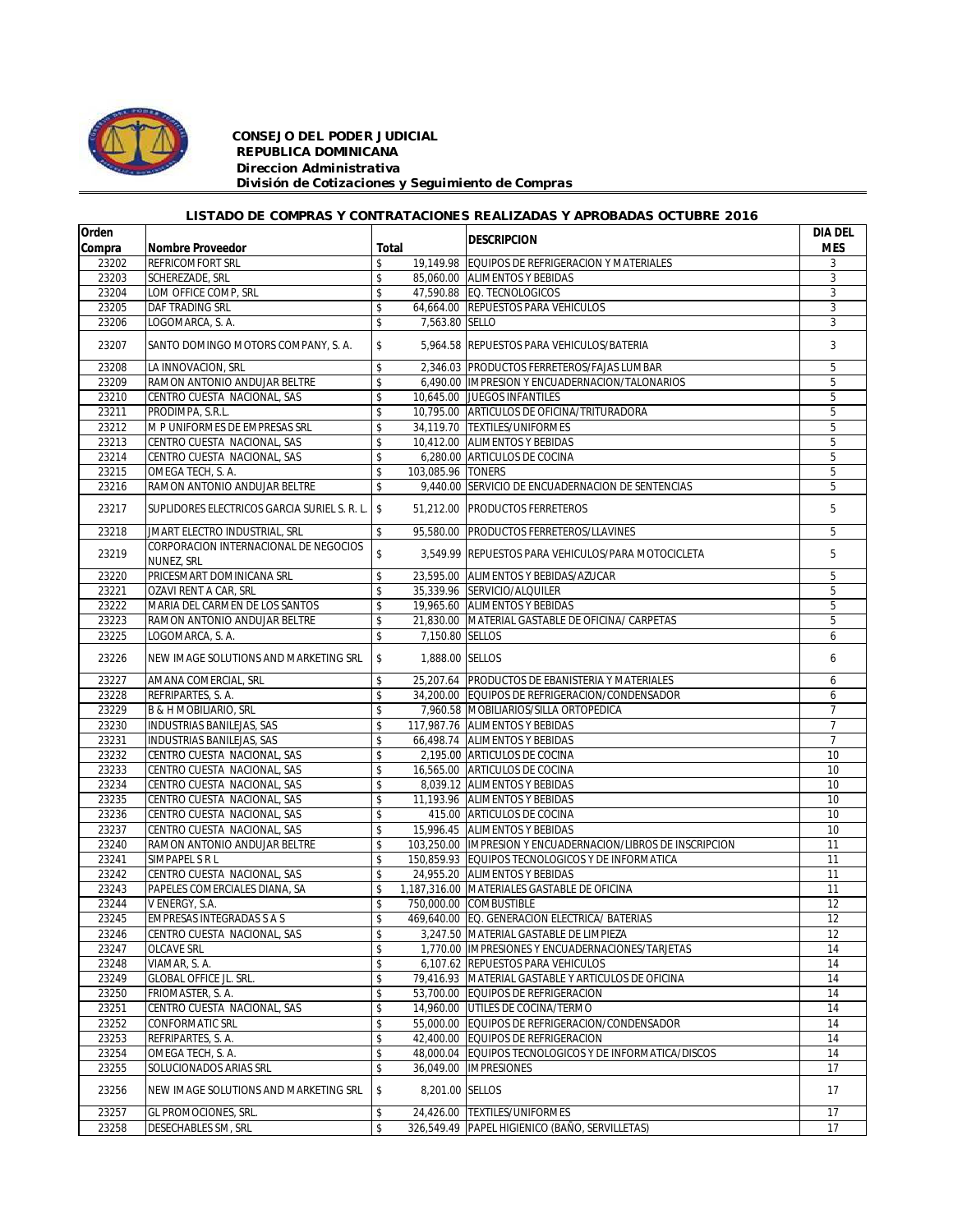| 23259          | <b>PADRON OFFICE SUPPLY SRL</b>                  | \$       |                    | 1.400.00 ARTICULOS DE OFICINA/PIZARRAS                                                                                 | 17       |
|----------------|--------------------------------------------------|----------|--------------------|------------------------------------------------------------------------------------------------------------------------|----------|
| 23260          | LOM OFFICE COMP, SRL                             | \$       |                    | 6,490.00 PRODUCTOS DE CARTON/CAJAS                                                                                     | 17       |
| 23261          | EMPRESA TECNOLOGICA (EMTECCA), SRL               | \$       |                    | 200,718.00 EQUIPO DE GENERACION ELECTRICA (TRANSFORMADOR)                                                              | 17       |
| 23262          | VICTOR GARCIA AIRE ACONDICIONADO SRL             | \$       |                    | 178,727.87 EQUIPOS DE REFRIGERACION Y MATERIALES                                                                       | 17       |
| 23263          | LA INNOVACION, SRL                               | \$       |                    | 45,596.74 ELECTRODOMESTICOS                                                                                            | 17       |
| 23264          | <b>ACTUALIDADES VD, SRL</b>                      | \$       |                    | 109,804.90 ELECTRODOMESTICOS                                                                                           | 18       |
| 23265          | LOM OFFICE COMP, SRL                             | \$       |                    | 2,714.00 REPUESTOS PARA VEHICULOS/CASCO                                                                                | 18       |
| 23266          | 2P TECHNOLOGY, SRL                               | \$       |                    | 23,765.20 ELECTRODOMESTICO                                                                                             | 18       |
| 23267          | FERRETERIA AMERICANA, SAS                        | \$       |                    | 9,928.47 PRODUCTOS DE PLOMERIA / BOMBA                                                                                 | 18       |
| 23268          | AMANA COMERCIAL, SRL                             | \$       |                    | 40,250.00 PRODUCTOS DE PLOMERIA/BOMBA                                                                                  | 18       |
| 23269          | EDITORA HOY, SAS                                 | \$       |                    | 81.774.00 PUBLICACION                                                                                                  | 18       |
| 23270          | EDITORA DEL CARIBE, SA                           | \$       |                    | 62,828.86 PUBLICACION                                                                                                  | 18       |
| 23271          | IMPORTADORA DOPEL, SRL.                          | \$       | 1,168.20 SELLO     |                                                                                                                        | 18       |
| 23272          | MITOPALO POWER, SRL.                             | \$       |                    | 83,932.22 PRODUCTOS FERRETEROS/ELECTRICO                                                                               | 19       |
| 23273          | <b>GRUPO GRM, SRL.</b>                           | \$       |                    | 66,133.10 PRODUCTOS FERRETEROS                                                                                         | 19       |
| 23274          | FERRETERIA AMERICANA, SAS                        | \$       | 54,536.65 PINTUTA  |                                                                                                                        | 19       |
| 23275          | JMART ELECTRO INDUSTRIAL, SRL                    | \$       |                    | 11,764.60 PRODUCTOS FERRETEROS/LIJADORA                                                                                | 19       |
| 23276          | AMANA COMERCIAL, SRL                             | \$       |                    | 26,394.96 PRODUCTOS FERRETEROS                                                                                         | 19       |
|                |                                                  |          |                    |                                                                                                                        |          |
| 23277          | DISTRIBUIDORA Y SERVICIOS DIVERSOS DISOPE<br>SRL | \$       |                    | 17,200.00 IMPRESION Y ENCUADERNACION/BOLETINES                                                                         | 19       |
| 23278          | COMPU LETRAS DESIGNS SRL                         | \$       |                    | 7,198.00 LAMINADO/VEHICULOS                                                                                            | 19       |
| 23279          | CENTRO CUESTA NACIONAL, SAS                      | \$       |                    | 31.826.00 ALIMENTOS Y BEBIDA                                                                                           | 19       |
| 23280          | CENTRO CUESTA NACIONAL, SAS                      | \$       |                    | 31,120.00 ALIMENTOS Y BEBIDAS                                                                                          | 19       |
| 23281          | CENTRO CUESTA NACIONAL, SAS                      | \$       |                    | 6,300.00 ALIMENTOS Y BEBIDA                                                                                            | 19       |
| 23282          | EVERPRINT TECHNOLOGIES DOMINICANA SRL            | \$       | 26.290.40 TONERES  |                                                                                                                        | 19       |
| 23283          | TONER DEPOT INTERNATIONAL A. R. C., SRL,         | \$       | 476,971.86 TONERES |                                                                                                                        | 19       |
| 23284          | R S D REMANUFACTURE SOLUTIONS<br>DOMINICANA SRL  | \$       | 376,951.00 TONERES |                                                                                                                        | 19       |
| 23285          | HERMOSILLO COMERCIAL SRL                         | \$       |                    | 24,999.00 MATERIAL GASTABLE DE OFICINA                                                                                 | 19       |
| 23286          | COMPU-OFFICE DOMINICANA SRL                      | \$       |                    | 98,066.07 MOBILIARIO                                                                                                   | 19       |
| 23287          | OFINOVA SRL                                      | \$       |                    | 321,375.95 MOBILIARIO                                                                                                  | 19       |
| 23288          | <b>EMPRESAS INTEGRADAS S A S</b>                 | \$       |                    | 192,576.00 MOBILIARIOS                                                                                                 | 19       |
| 23290          | AVELINO ABREU, SAS                               | \$       |                    | 79,367.51 REPUESTOS DE VEHICULOS/GOMAS                                                                                 | 19       |
| 23291          | <b>OLCAVE SRL</b>                                | \$       |                    | 1,770.00 IMPRESIONES Y PUBLICACIONES DIGITALES/TARJETAS                                                                | 19       |
| 23292          | OMEGA TECH, S. A.                                | \$       |                    | 95,880.00 EQUIPOS INFORMATICOS                                                                                         | 19       |
| 23293          | <b>REFRICOMFORT SRL</b>                          | \$       |                    | 15,399.99 EQ. DE REFRIGERACION                                                                                         | 19       |
|                |                                                  |          |                    |                                                                                                                        |          |
| 23294          | <b>TECNAS EIRL</b>                               | \$       |                    | 184,847.00 SERVICIO DE REPARACION                                                                                      | 19       |
| 23295          | REFRIPARTES, S. A.                               | \$       |                    | 2,900.00 EQUIPOS DE REFRIGERACION/SOLO MATERIALES                                                                      | 20       |
| 23296          | REFRICOMFORT SRL                                 | \$       |                    | 5,599.81 EQUIPOS DE REFRIGERACION/SOLO MATERIALES                                                                      | 20       |
| 23297          | MECA DE IMPRESION, SRL                           | \$       |                    | 13,688.00 SEÑALIZACIONES FISICAS/ROTULOS                                                                               | 20       |
| 23298          | SUPLIDORES ELECTRICOS GARCIA SURIEL S. R. L. S   |          |                    | 68,339.70 MATERIALES ELECTRICOS.                                                                                       | 20       |
| 23299          | PERSEUS COMERCIAL, SRL                           | \$       |                    | 105,728.00 MATERIALES ELECTRICOS.                                                                                      | 20       |
| 23300          | INTERDECO, SRL.                                  | \$       |                    | 224,594.31 CORTINAS (VENECIANAS)                                                                                       | 20       |
| 23301          | <b>MOTO FRANCIS SRL</b>                          | \$       |                    | 14,991.90 REPUESTOS PARA VEHICULOS/MOTOCICLETAS                                                                        | 20       |
| 23302          | LOM OFFICE COMP, SRL                             | \$       |                    | 161,451.73 EQUIPOS TECNOLOGICOS (BATERIA PARA UPS)                                                                     | 20       |
| 23303          | MARGRAF, SRL                                     | \$       |                    | 70,800.00 PROTOCOLAR (BOLSAS AZULES)                                                                                   | 20       |
| 23304          | SKAGEN, SRL                                      | \$       |                    | 237,038.40 MOBILIARIO (ARCHIVOS)                                                                                       | 20       |
| 23305          | SKAGEN, SRL                                      | \$       |                    | 173,752.05 MOBILIARIO (SILLAS)                                                                                         | 20       |
| 23306          | FERRETERIA POPULAR, SRL                          | \$       |                    | 331,851.72 PRODUCTOS DE EBANISTERIA (MADERA Y MATERIALES)                                                              | 21       |
| 23307          | BELTREZ DECORAUTO SRL                            | \$       |                    | 124,999.95 ACCESORIOS P/VEHICULOS                                                                                      | 21       |
| 23308          | REFRICENTRO LOS PRADOS, SRL.                     | \$       |                    | 135,150.00 EQ. DE REFRIGERACION                                                                                        | 21       |
| 23309          | ATHILL & MARTINEZ, S. A.                         | \$       |                    | 16,874.00 DISPENDADORES                                                                                                | 21       |
| 23310          | <b>EDIESCO SRL</b>                               | \$       |                    | 4,141.80 MATERIAL GASTABLE DE OFICINA                                                                                  | 21       |
| 23311          | MITOPALO POWER, SRL.                             | \$       |                    | 53,430.40 PRODUCTOS FERRETEROS/MAT ELECTRICOS                                                                          | 24       |
| 23312          | MATERIALES INDUSTRIALES, SAS                     | \$       |                    | 15,336.60 PRODUCTOS FERRETEROS                                                                                         | 24       |
|                | R S D REMANUFACTURE SOLUTIONS                    |          |                    |                                                                                                                        |          |
| 23313          | DOMINICANA SRL                                   | \$       | 292.050.00 TONER   |                                                                                                                        | 24       |
| 23314          | CENTRO CUESTA NACIONAL, SAS                      | \$       |                    | 3,754.00 ARTICULOS DE OFICINA/GUILLOTINA                                                                               | 24       |
| 23315          | GRUPO GRM, SRL.                                  | \$       |                    | 128,588.14 EQUIPOS DE REFRIGERACION Y MATERIALES                                                                       | 25       |
| 23316          | INGENIERIA & SERVICIOS SRL                       | \$       |                    | 112,387.00 EQUIPO DE REFRIGERACION Y MATERIALES                                                                        | 25       |
| 23317          | <b>REFRICOMFORT SRL</b>                          | \$       |                    | 72,624.96 EQUIPOS DE REFRIGERACION Y MATERIALES                                                                        | 25       |
| 23318          | REFRICENTRO LOS PRADOS, SRL.                     | \$       |                    | 89,900.00 EQUIPOS DE REFRIGERACION Y MATERIALES                                                                        | 25       |
| 23319          | REFRICENTRO LOS PRADOS, SRL.                     | \$       |                    | 166,081.00 EQUIPOS DE REFRIGERACION Y MATERIALES                                                                       | 25       |
| 23320          | CENTRO ESPECIALIZADO DE COMPUTACION,<br>SRL.     | \$       |                    | 109,979.21 EQUIPOS TECNOLOGICOS                                                                                        | 25       |
|                |                                                  |          |                    |                                                                                                                        |          |
| 23321<br>23322 | PERSEUS COMERCIAL, SRL<br>MITOPALO POWER, SRL.   | \$<br>\$ |                    | 139,444.48 PRODUCTOS DE GENERACION ELECTRICA (MATERIALES)<br>115,562.12 PRODUCTOS DE GENERACION ELECTRICA (MATERIALES) | 26<br>26 |